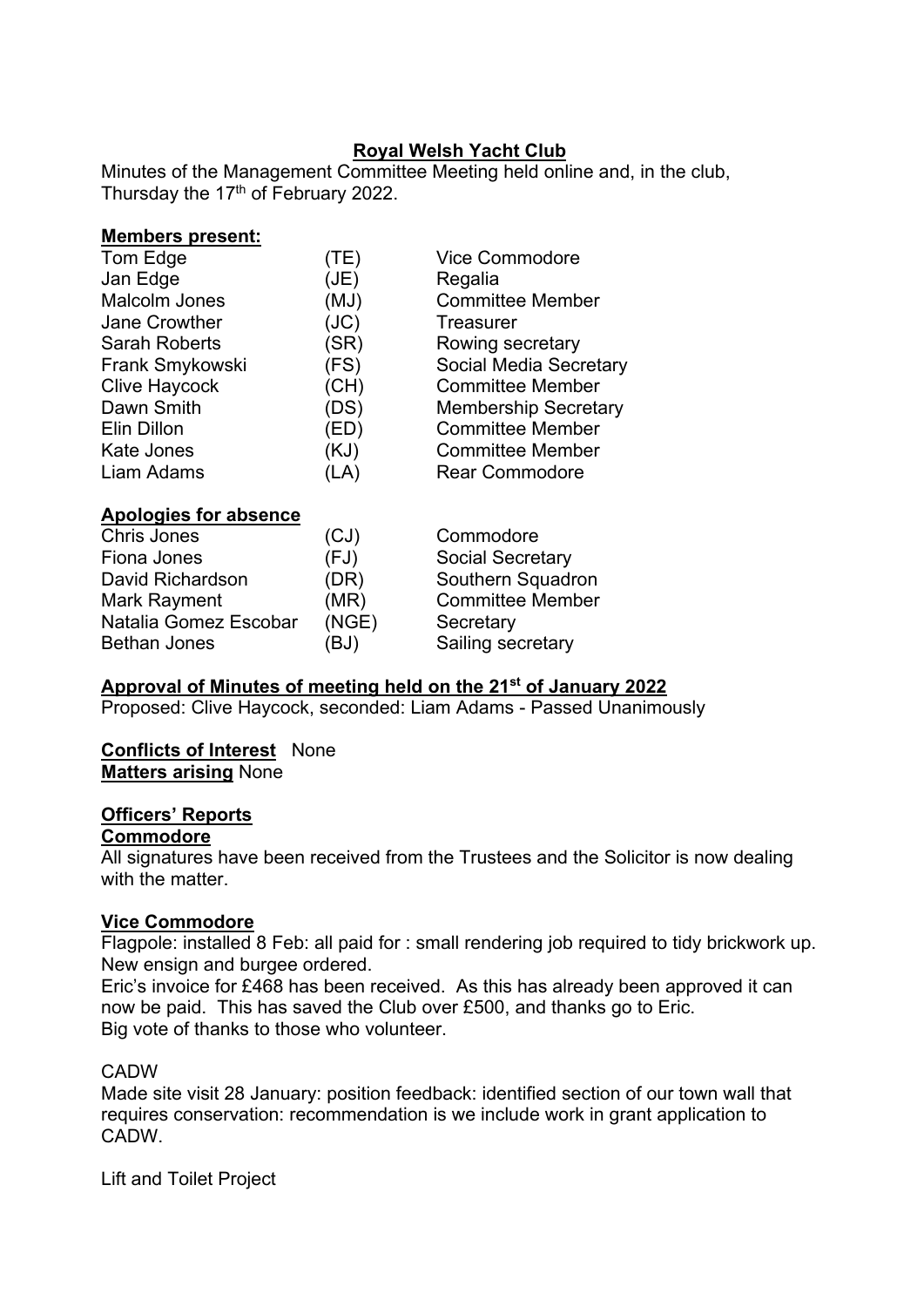Ecology and Dimension survey both received and paid for. Money has been paid for the two surveys – Ecology and Digital dimensional survey, which will be reimbursed to the Club. All the paperwork has been completed and sent to CADW. We await approval for the £4,500 Awaiting first drawings from Architect. SR provided photos from Strait. Architect advised of CADW conservation work to town wall.

Snooker Room Dimension drawings sent to EC to assess what can be done for a mezzanine floor.

VHF Instructors Course

Information received from RYA on requirements: circulated to Man Comm: awaiting costs.

175 Anniversary Race to Beaumaris Draft proposal for race 6 July circulated: prior to presentation to JMSRC

Incorporation RYA Information on pros and cons issued for circulation to Man Comm.for consideration.

Money has been paid for the two surveys – Ecology and Digital dimensional survey, which will be reimbursed to the Club. All the paperwork has been completed and sent to CADW. We await approval for the £4,500.

## **Rear Commodore**

Chasing the Plasterer and Painter, who have been occupied elsewhere, but hopefully the work will be done in the next month.

Bar Staff – John Morgan has secured another job but is still prepared to work on an ad-hoc basis.

An email has been sent asking for volunteers from the membership to add to a rota. KJ offered to be added to the rota.

FS suggested a post on social media, but we will wait first to see if there is interest from the membership.

There are plenty of jobs for the House Committee, but it is important to establish a priority. LA felt that the clearing of the roof was priority.

Plaque for Margaret Crozier in recognition of the legacy bequeathed to the Club of approx £46,000. LA

## **Southern squadron**

No report.

TE advised another potential member from Lymington.

## **Secretary**

- 1. Invitation has been received from the Palace to attend a Memorial for The Duke of Edinburgh and Nev Roberts has agreed to attend as our representative.
- 2. Enquiry has come with regard to a Beacon in celebration of the Queen's Platinum Anniversary  $4<sup>th</sup>$  June 2022. MJ advised that we have had a gas fired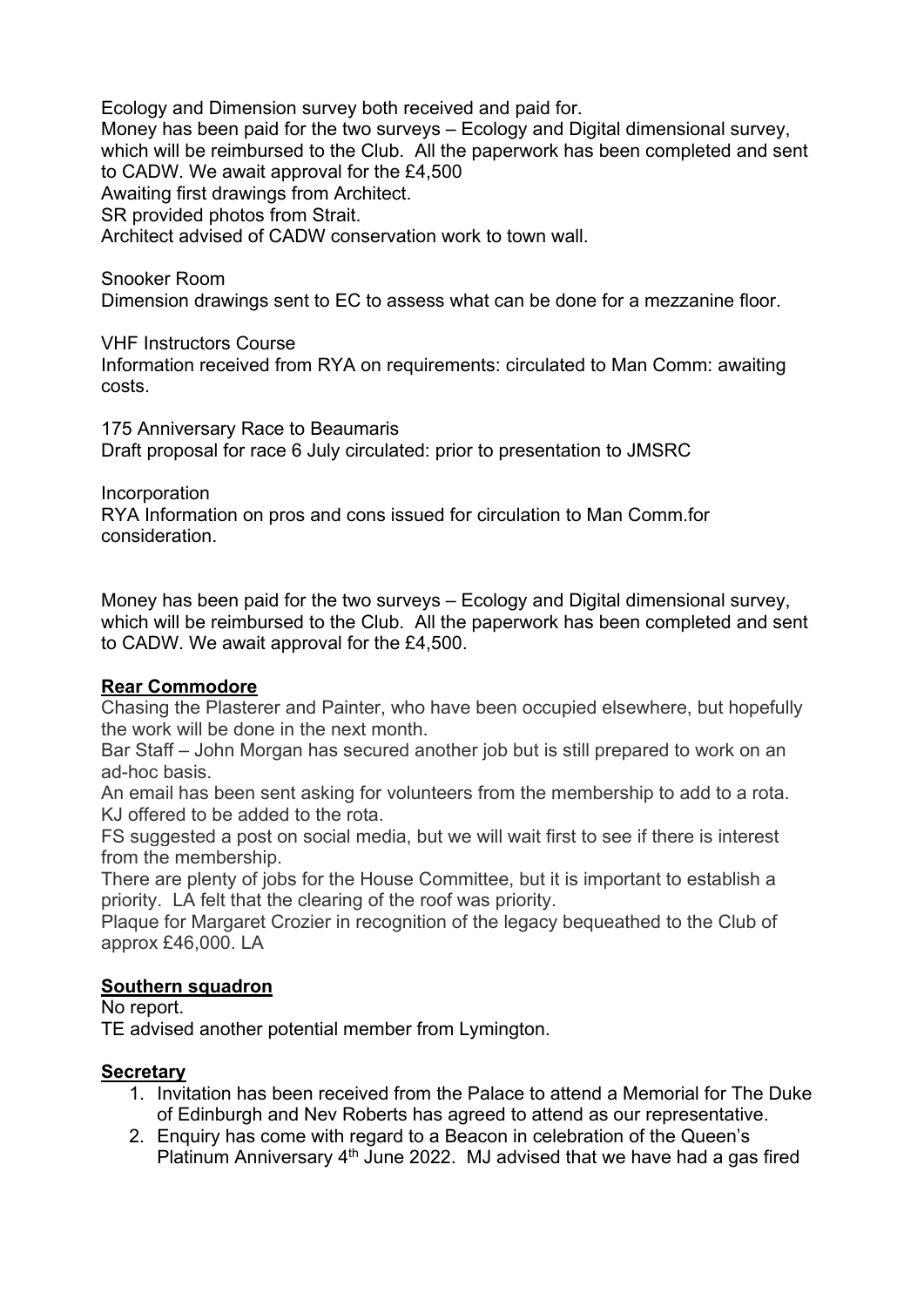beacon on the roof, (similar to a patio heater) supplied by the local council on a number of occasions.

3. The Club has had an enquiry from the City University of London Yacht Club for a reciprocal agreement, but since it turned out to be more of a lunch club than sailing club the unanimous decision was No.

## **Sailing Secretary**

Document has been circulated for comment re MS Regatta race from Caernarvon to Beaumaris on the middle Saturday 6<sup>th</sup> August 2022. No feedback as yet.

We will need a committee boat and 2 separate groups for starting and finishing the race at either end of the Straits.

VHF Instructor Course – cost would be £850 to the Club.

Since all sail and powerboat owners should have their own VHF licences, this is mainly for the rowers. Outdoor Partnership is a simpler process. The Club pays £150 pa for around £500 of training pa.

## **Conclusion**

- 1. How many people wish to do a VHF course?
- 2. Is there a demand for further training?
- 3. Who would volunteer to be the Club's trainer?

The Club should get a list of registered trainers from Rosie Hearn RYA and see if any are members of the RWYC.

LA mentioned that there are so many establishments offering training courses in the area that the Club does not need a trainer.

ED mentioned that the RAYC course for VHF licence costs £150 (or £20 with Outdoor Partnership funding) and a First Aid Course £90

DS knew that a number of members were interested in training courses.

## Race Officer Training

TE advised that our insurance does not cover Race Officers who are not members, therefore we cannot "lend" insurance to other Clubs. A note has been sent to the Regatta Committee advising that Clubs should check their insurance.

TE advised he would arrange Race Officer training with Mike Butterfield in 5/6 weeks' time.

Cruise to Scotland

There is interest of around 10 boats.

#### **Social media**

FS will have a meeting with Delwedd next Thursday re the Online Raffle. It is a rather more complex matter that first thought so they will likely charge us for this.

#### **Treasurer**

| <b>Financial Position:</b> |                                                                     |
|----------------------------|---------------------------------------------------------------------|
| <b>Business account</b>    | £1,067.65                                                           |
| Subs account               | £76.43                                                              |
| Investment account         | £67,490.40                                                          |
| Petty Cash                 | £80.10                                                              |
| <b>Total at Bank</b>       | £68,714.58                                                          |
| NOTES:                     |                                                                     |
|                            | Since the last meeting, the "significant" outgoings are as follows: |
| Flagpole balance paid      | £918.00                                                             |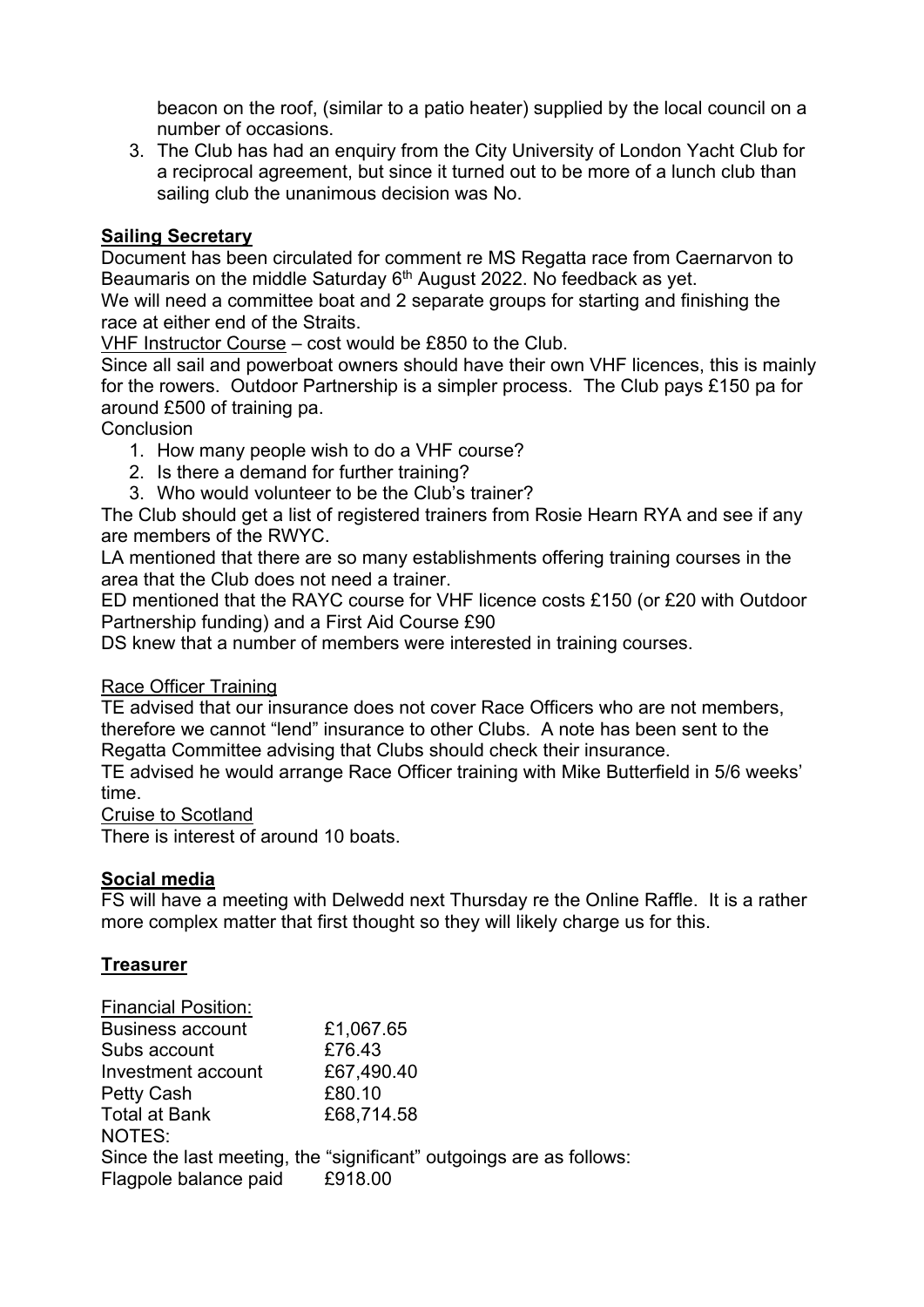RSK Biocensus £2467.20 Curvasure £2160.00 WSRA affiliation fee£149.00 **Income:** Bar sales are improving! Subs continue to trickle in Yearbook Ads = £435.00 still to come in Margaret Crozier's legacy Incomings are increasing with bar takings up, online shopping and membership fees coming in. Malcolm secured a further grant of £2000. Only 1 outstanding advert fee for the Yearbook. Graeme's debit card has been received.

## **Membership Secretary**

• Total Number of Members: 260 (after removal of resignations/deaths – see below)

Made up as follows:

- $\circ$  Full members 65
- $\circ$  Senior members 113
- $\circ$  Social members 61
- o Honorary members 12
- o Overseas members 9
- New Membership Applications

#### \*To be voted in, in February

- $\circ$  Colin Hanks senior member\*
- $\circ$  Richard Hughes senior member\*
- $\circ$  Martin Barritt senior member\*
- $\circ$  Tim Stansfield full member\*
- $\circ$  Connor Childes social member\*
- $\circ$  Gwenda Thomas social member\*
- o Julia Lewis\*

#### \*\* Voted in, paid and membership pack sent

- o Stephen & Lynne Ellison full member\*\*
- o Alison & David Harrison full member\*\*

## \*\*\*Not yet paid

- $\circ$  Gavin Jones social member\*\*\*
- $\circ$  Joseph Jollands full member\*\*\*
- o Michelle Holland & Michael Rieveley senior member\*\*\*
- Resignations/Non-Payers
	- $\circ$  leunan Wyn Roberts no reason given.
- Deaths
	- o None I have heard that Peter Watson died, but have not heard from his wife as yet. *UPDATE: This turned out to be false news! Maybe it was*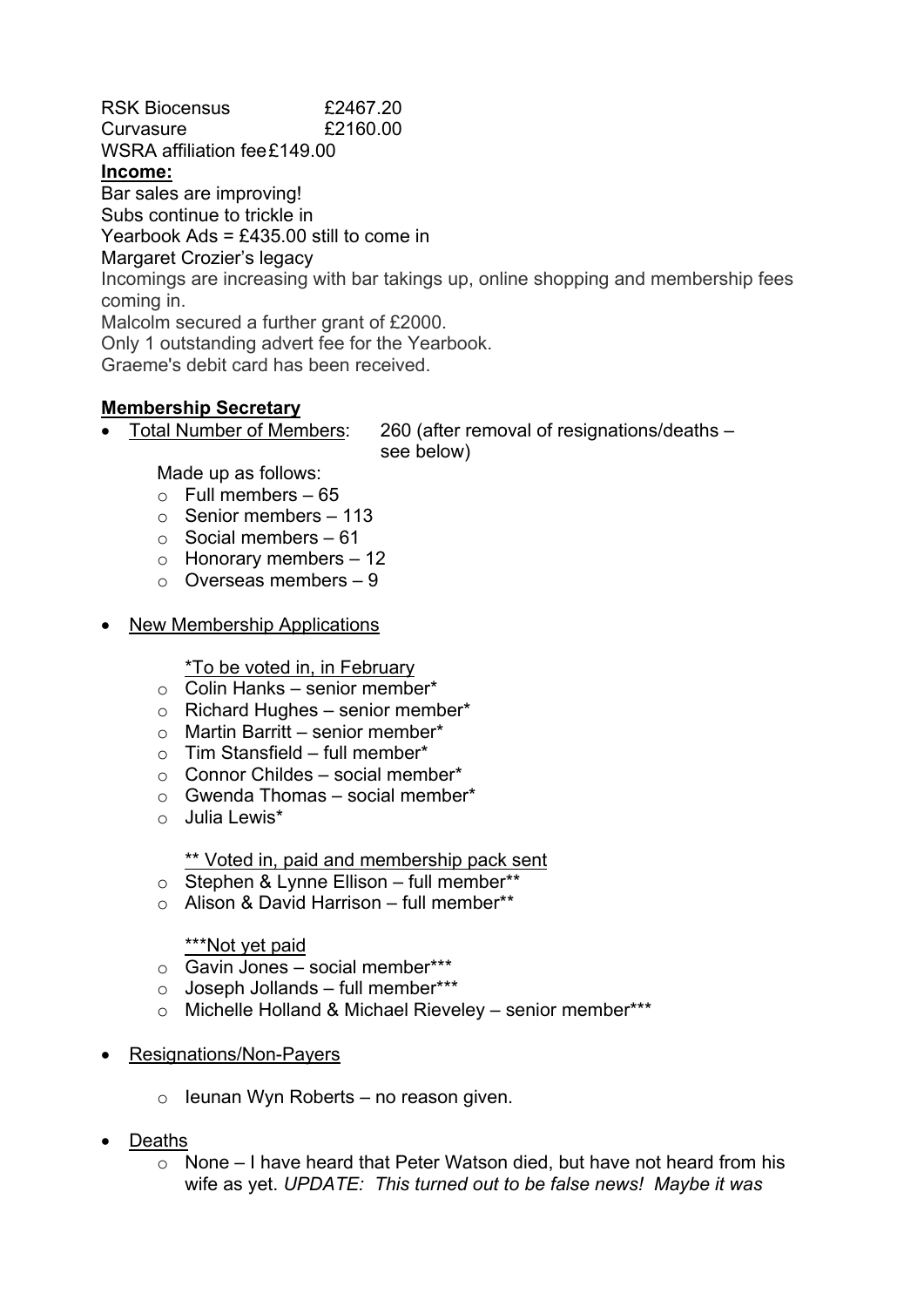*another person*.

- Other
	- $\circ$  28 monthly paying members £2,193 outstanding as at February (this amount should be in by end of December 2022)
	- o TOTAL membership currently due £17,965
	- o TOTAL membership fees paid £13,716
	- o TOTAL membership fees outstanding £4,248
- New members proposed: Dawn Smith, Seconded: Elin Dillon. All in favour
- Resignations/Non-Payers

40 nonpayers, £4000 outstanding which is more than at this time last year but DS to chase.

## **Rowing Secretary**

Conditions being what they are not much rowing has taken place, but a lot of planning has!

Montfort Challenge - call put out

Spanish event - Santander and trying a Trainers - call put out

Round Anglesey in April - plan in place

Coaching course - me to attend next week

Grants applied for: new seats, VHF, VHF course, putting on 4 taster sessions Taster sessions: agreed dates with PDSC

Minutes of rowing meeting 8<sup>th</sup> of February 2022:

Rowing Meeting 8th Feb 2022 Porth yr Aur

Attendees: Sarah Roberts, Kate Jones, Clive Haycock, Marion Winteringham, Dawn Smith, Chris Jones, Elin Dillon Apologies: Liam Adams

Mins from previous meeting accepted

1. Risk & Safety - no concerns raised

2. Training courses: VHF - names so far: Kate, Mike H, Natalia, Mark R First Aid: Sarah, Dawn, Brian, Angie, Kate, Marion, Liam, Clive - limited Outdoor Partnership finding available. ED co ordinating with Beaumaris

3. First Aid - SR to send email/message out. An in-house course to be set up soon. Coaching L2. SR to attend in Feb. There may be more courses in the future. Elin and Bethan have kept up their coach status.

4. Boats - touch up necessary LA to arrange. Carried over. Bosus Mike Hamer agreed to be Bosun. Trailer checks - Keith Jones to check.

5. Race dates to be sent out by SR via email this week.

6. Adventure rows: - Round Anglesey ED, BR and KJ meeting to discuss. Trevor, Llandwyn, Conwy River,

- 7. Night Rowing ED to sort lights asap
- 8. Regalia To be red. SR to send out re badged kit, T shirts for racing with C2C logo.

9. Uther is ready to go in Doc. To be transported asap to avoid losing space in the

Doc. Clean Branwen on Above the Brine slipway or on the shore

10. Check size of cushions, get quote and order 4

11. C2C money to go to RNLI. Ensure signage is bilingual.

- 12. Insurance CJ to assess and send out info re taster sessions and towing.
- 13. SR to email Plas Menai re Skiff training